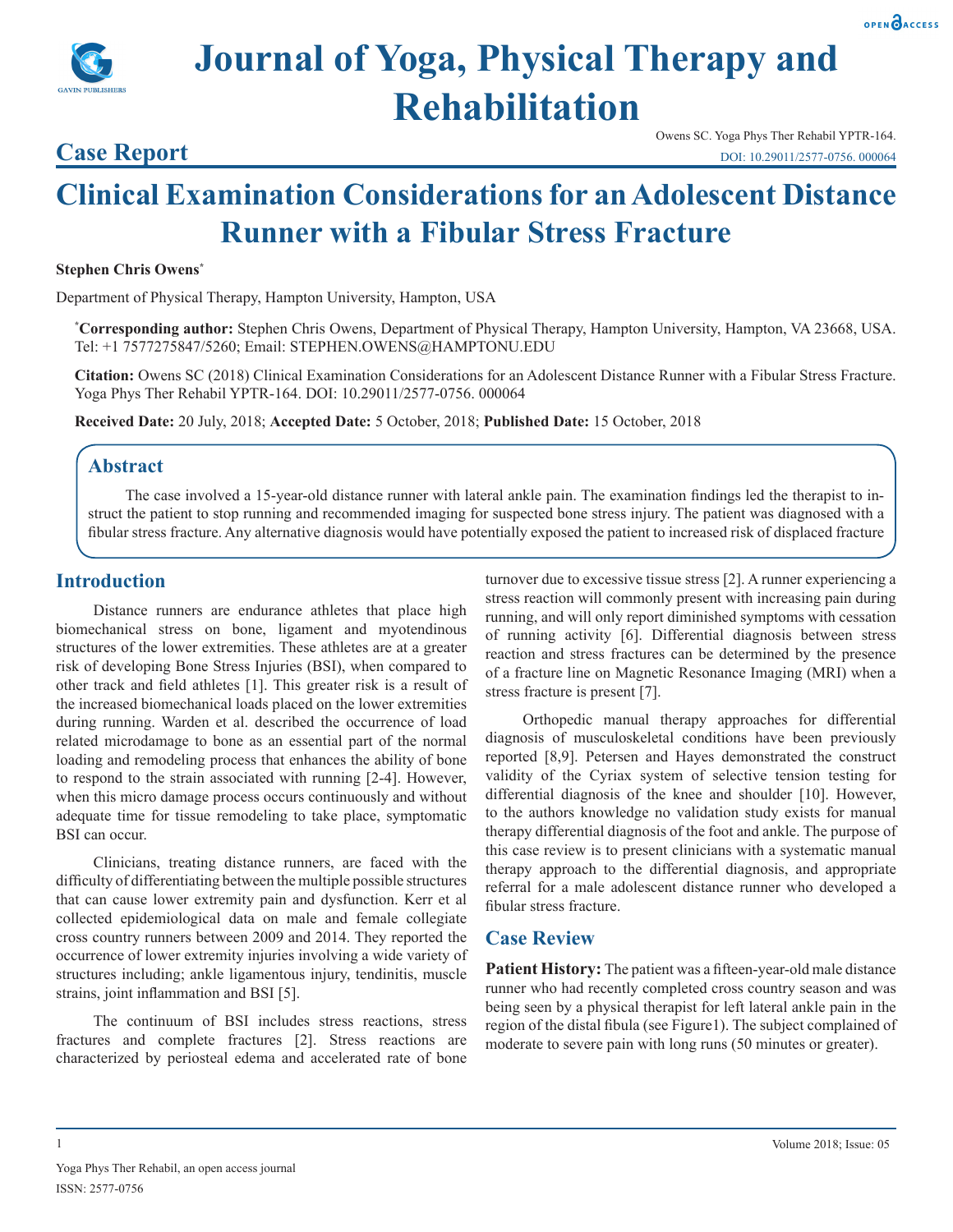**Citation:** Owens SC (2018) Clinical Examination Considerations for an Adolescent Distance Runner with a Fibular Stress Fracture. Yoga Phys Ther Rehabil YPTR-164. DOI: 10.29011/2577-0756. 000064

#### Figure 1



**Figure 1:** Patient pain drawing.

**Clinical Examination:** An examination was performed based on the tissue specific manual therapy examination approach described by Sizer, et al. [9]. The findings of the examination were as follows: Ambulation was normal without gait deviations. The patient reported trace/mild lateral ankle pain with unilateral standing heal raise. Passive talocrural dorsiflexion and platarflexion were pain free with no limits in range of motion. Subtalor joint inversion and eversion were pain free with no limits in range of motion. Isometric resisted and passive diagonal tests were performed to provoke possible pain related tendopathy [9]. The patient had trace/mild pain on the left side with resisted dorsiflexion combined with eversion (extensor digitorum) as well as with resisted plantar flexion combined with eversion (peroneus longus and brevis). All other resisted and passive diagonals did not provoke pain. The right lower extremity was pain free with all passive and resisted tests. The anterior drawer test was performed to assess the capsule ligamentous structures of the ankle [9,11]. This test was negative bilaterally. The final aspect of the clinical examination performed by the therapist consisted of the tuning fork test [12]. This special test provoked symptoms that the patient described as "My pain".

**Evaluation:** The clinical examination directed at the joints and soft tissue structures (tendon and ligamentous) was inconclusive with only vague response to provocation testing (standing heal raise and resisted diagonals). The examiner did not suspect tendopathy secondary to inconsistent findings with resisted and passive diagonals. According to Sizer et al tendopathy provocation occurs as a result isometric load of the tendon (resisted diagonal) and tensile loading of the tendon and or tenosynovium (passive diagonal) [9]. The examiner was able to provoke pain with resisted diagonals (dorsiflexion combined with eversion and resisted plantar flexion combined with eversion) but not with the opposite passive diagonals. Joint involvement was ruled out based on the absence of either the talocrural or subtalor joint capsular pattern of limitation [8,9]. See Table 1 for differential diagnosis considerations. Based

on the patient's severe complaints of pain with long runs, severe pain and limits with race performance, positive tuning fork test and inconclusive soft tissue examination the physical therapist suggested to the patient's parents that additional imaging be performed for differential diagnosis.

| 1. Possible Pain Generators<br><b>Following Subjective History</b>                              | <b>Objective Examination Findings</b>                                                                                                                                                        |
|-------------------------------------------------------------------------------------------------|----------------------------------------------------------------------------------------------------------------------------------------------------------------------------------------------|
| Lateral ligaments (anterior<br>talofibular, calcaneofibula,<br>posterior talofibular ligaments) | No pain or instability assessed with<br>anterior drawer. Ruled Out                                                                                                                           |
| Extensor digitorum<br>tenosynivitis                                                             | Trace/mild with resisted<br>dorsiflexion combined with<br>eversion. No pain with passive<br>plantar flexion combined with<br>inversion. Ruled Out (inconsistent<br>pain provocation pattern) |
| Peroneal tenosynovitis                                                                          | Trace/mild with resisted plantar<br>flexion combined with eversion.<br>No pain with passive dorsflexion<br>combined with inversion. Ruled<br>Out (inconsistent pain provocation<br>pattern)  |
| Talocrural and subtalor joints                                                                  | Capsular pattern of limitation for<br>the talocrural or subtalor joints not<br>present. Ruled Out                                                                                            |
| Bone stress injury                                                                              | No specific examination findings<br>warranting additional special test<br>considerations.                                                                                                    |
| 2. Possible Pain Generators<br>Following Objective<br>Examination                               | <b>Special Test Findings</b>                                                                                                                                                                 |
| Bone stress injury                                                                              | Positive tuning fork test Bone stress<br>injury ruled in.                                                                                                                                    |

**Table 1:** Clinical decision chart of subjective and objective examination.

**Intervention/Outcome:** The patient was seen by his pediatrician who ordered a plain radiograph. Results of imaging revealed a nonossifying fibroma in the distal left tibia (see Figure 2). At this time an orthopedic consult was ordered by the patient's pediatrician. The orthopedic surgeon reviewed the radiographs and diagnosed the patient with a fibular stress fracture and determined that the nonossifying fibroma was an incidental finding and not related to the subject's symptoms. An MRI was performed to confirm this diagnosis. The patient was placed in a walking boot for three weeks and given specific return to running instructions. He was allowed to begin combined walking and jogging during the fourth week and jogging during week five. Full return to running was initiated at 8 weeks. At this time the patient was able to run 40 minutes without pain.